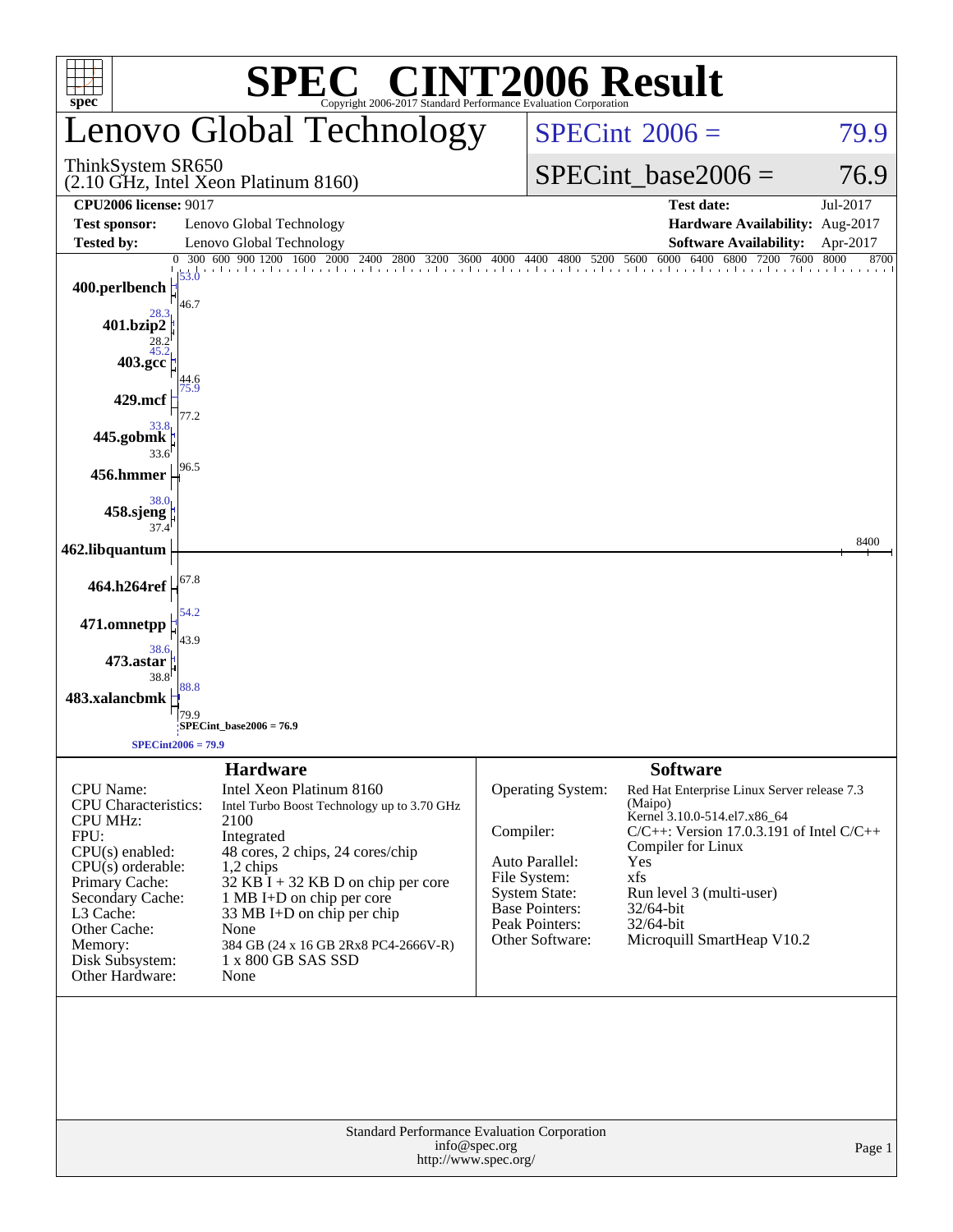

# enovo Global Technology

#### ThinkSystem SR650

(2.10 GHz, Intel Xeon Platinum 8160)

 $SPECint2006 = 79.9$  $SPECint2006 = 79.9$ 

### SPECint base2006 =  $76.9$

**[Test sponsor:](http://www.spec.org/auto/cpu2006/Docs/result-fields.html#Testsponsor)** Lenovo Global Technology **[Hardware Availability:](http://www.spec.org/auto/cpu2006/Docs/result-fields.html#HardwareAvailability)** Aug-2017

**[CPU2006 license:](http://www.spec.org/auto/cpu2006/Docs/result-fields.html#CPU2006license)** 9017 **[Test date:](http://www.spec.org/auto/cpu2006/Docs/result-fields.html#Testdate)** Jul-2017 **[Tested by:](http://www.spec.org/auto/cpu2006/Docs/result-fields.html#Testedby)** Lenovo Global Technology **[Software Availability:](http://www.spec.org/auto/cpu2006/Docs/result-fields.html#SoftwareAvailability)** Apr-2017

#### **[Results Table](http://www.spec.org/auto/cpu2006/Docs/result-fields.html#ResultsTable)**

|                                                                                                          |                |              | <b>Base</b>    |              |                |       |                |              | <b>Peak</b>    |              |                |              |
|----------------------------------------------------------------------------------------------------------|----------------|--------------|----------------|--------------|----------------|-------|----------------|--------------|----------------|--------------|----------------|--------------|
| <b>Benchmark</b>                                                                                         | <b>Seconds</b> | <b>Ratio</b> | <b>Seconds</b> | <b>Ratio</b> | <b>Seconds</b> | Ratio | <b>Seconds</b> | <b>Ratio</b> | <b>Seconds</b> | <b>Ratio</b> | <b>Seconds</b> | <b>Ratio</b> |
| $ 400$ .perlbench                                                                                        | 209            | 46.7         | 209            | 46.7         | 210            | 46.4  | 184            | 53.0         | 184            | 53.0         | 185            | 52.8         |
| $401$ .bzip2                                                                                             | 341            | 28.3         | 342            | 28.2         | 342            | 28.2  | 341            | 28.3         | 341            | 28.3         | 341            | 28.3         |
| $403.\text{gcc}$                                                                                         | 180            | 44.6         | 181            | 44.6         | 180            | 44.6  | 178            | 45.2         | 178            | 45.2         | 178            | 45.1         |
| $429$ mcf                                                                                                | 119            | 76.6         | 118            | 77.4         | 118            | 77.2  | 121            | 75.5         | 118            | 77.0         | <b>120</b>     | 75.9         |
| $445$ .gobmk                                                                                             | 313            | 33.5         | 311            | 33.7         | 313            | 33.6  | 311            | 33.8         | 311            | 33.8         | 310            | 33.8         |
| 456.hmmer                                                                                                | 96.7           | 96.5         | 96.4           | 96.8         | 97.0           | 96.2  | 96.7           | 96.5         | 96.4           | 96.8         | 97.0           | 96.2         |
| $ 458 \text{.}$ sjeng                                                                                    | 324            | 37.4         | 323            | 37.4         | 324            | 37.4  | 318            | 38.0         | 318            | 38.0         | 318            | 38.1         |
| 462.libquantum                                                                                           | 2.39           | 8690         | 2.47           | 8400         | 2.56           | 8080  | 2.39           | 8690         | 2.47           | 8400         | 2.56           | 8080         |
| 464.h264ref                                                                                              | 326            | 67.9         | 327            | 67.8         | 326            | 67.8  | 326            | 67.9         | 327            | 67.8         | 326            | 67.8         |
| $471$ .omnetpp                                                                                           | 153            | 40.9         | 140            | 44.8         | 142            | 43.9  | 114            | 55.0         | 115            | 54.2         | 116            | 54.1         |
| $473$ . astar                                                                                            | 181            | 38.8         | 181            | 38.8         | 180            | 39.0  | 182            | 38.6         | <u>182</u>     | 38.6         | 181            | 38.7         |
| 483.xalancbmk                                                                                            | 86.4           | 79.9         | 86.4           | 79.9         | 86.5           | 79.8  | 78.0           | 88.5         | 77.7           | 88.8         | 77.0           | 89.6         |
| Results appear in the order in which they were run. Bold underlined text indicates a median measurement. |                |              |                |              |                |       |                |              |                |              |                |              |

#### **[Submit Notes](http://www.spec.org/auto/cpu2006/Docs/result-fields.html#SubmitNotes)**

The config file option 'submit' was used.

### **[Operating System Notes](http://www.spec.org/auto/cpu2006/Docs/result-fields.html#OperatingSystemNotes)**

Stack size set to unlimited using "ulimit -s unlimited"

### **[Platform Notes](http://www.spec.org/auto/cpu2006/Docs/result-fields.html#PlatformNotes)**

Standard Performance Evaluation Corporation [info@spec.org](mailto:info@spec.org) BIOS configuration: Operating Mode set to Maximum Performance Hyper-Threading set to Disabled Stale AtoS set to Enable LLC dead line alloc set to Disable Sysinfo program /home/cpu2006-1.2-ic17.0u3/config/sysinfo.rev6993 Revision 6993 of 2015-11-06 (b5e8d4b4eb51ed28d7f98696cbe290c1) running on Cyborg-RHEL7.3-SPECcpu2006 Fri Jul 28 17:32:48 2017 This section contains SUT (System Under Test) info as seen by some common utilities. To remove or add to this section, see: <http://www.spec.org/cpu2006/Docs/config.html#sysinfo> From /proc/cpuinfo model name : Intel(R) Xeon(R) Platinum 8160 CPU @ 2.10GHz 2 "physical id"s (chips) 48 "processors" cores, siblings (Caution: counting these is hw and system dependent. The following excerpts from /proc/cpuinfo might not be reliable. Use with Continued on next page

<http://www.spec.org/>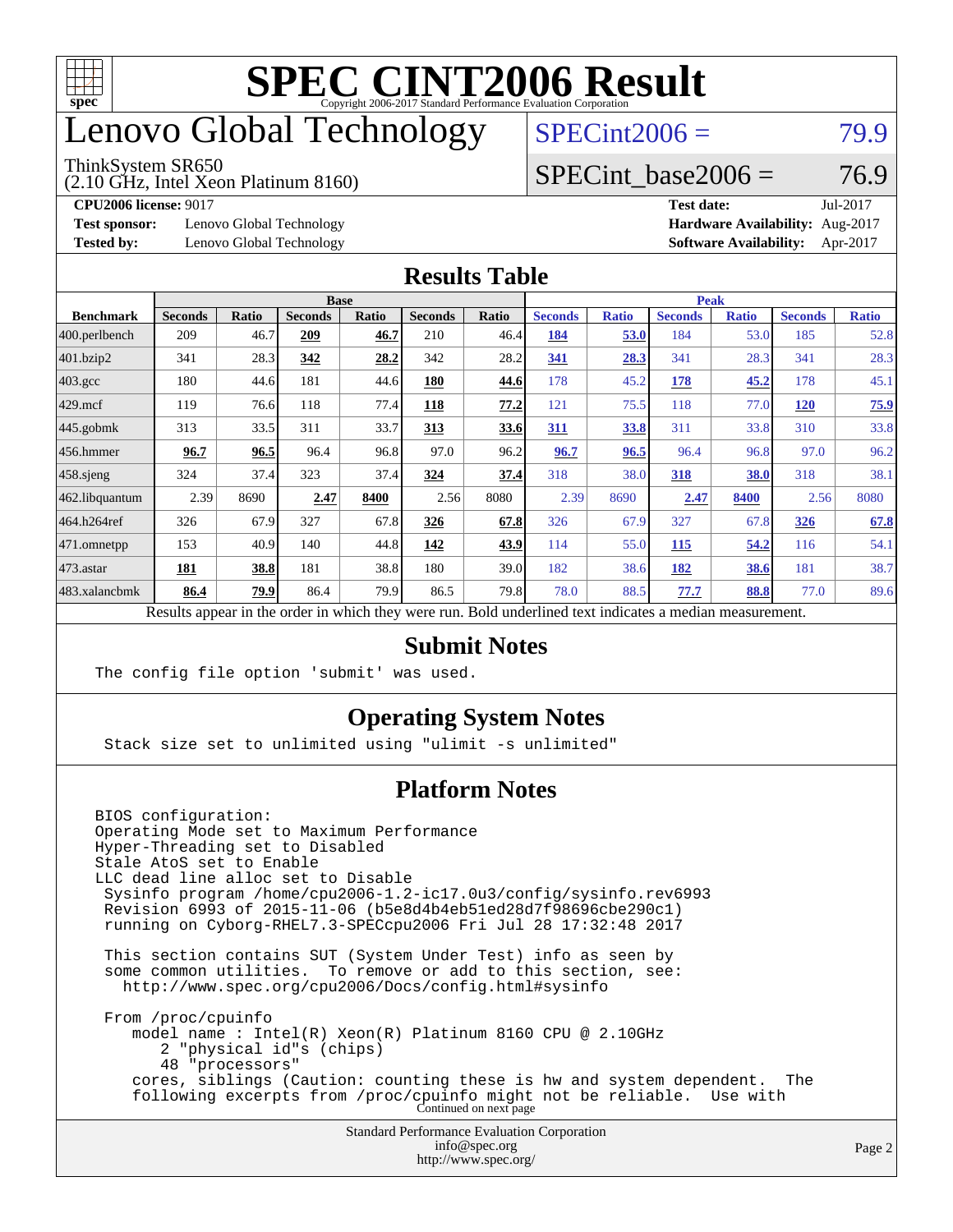

## enovo Global Technology

 $SPECint2006 = 79.9$  $SPECint2006 = 79.9$ 

(2.10 GHz, Intel Xeon Platinum 8160) ThinkSystem SR650

SPECint base2006 =  $76.9$ 

**[CPU2006 license:](http://www.spec.org/auto/cpu2006/Docs/result-fields.html#CPU2006license)** 9017 **[Test date:](http://www.spec.org/auto/cpu2006/Docs/result-fields.html#Testdate)** Jul-2017

**[Test sponsor:](http://www.spec.org/auto/cpu2006/Docs/result-fields.html#Testsponsor)** Lenovo Global Technology **[Hardware Availability:](http://www.spec.org/auto/cpu2006/Docs/result-fields.html#HardwareAvailability)** Aug-2017 **[Tested by:](http://www.spec.org/auto/cpu2006/Docs/result-fields.html#Testedby)** Lenovo Global Technology **[Software Availability:](http://www.spec.org/auto/cpu2006/Docs/result-fields.html#SoftwareAvailability)** Apr-2017

#### **[Platform Notes \(Continued\)](http://www.spec.org/auto/cpu2006/Docs/result-fields.html#PlatformNotes)**

Standard Performance Evaluation Corporation [info@spec.org](mailto:info@spec.org) <http://www.spec.org/> Page 3 caution.) cpu cores : 24 siblings : 24 physical 0: cores 0 1 2 3 4 5 8 9 10 11 12 13 16 17 18 19 20 21 24 25 26 27 28 29 physical 1: cores 0 1 2 3 4 5 8 9 10 11 12 13 16 17 18 19 20 21 24 25 26 27 28 29 cache size : 33792 KB From /proc/meminfo<br>MemTotal: 395895300 kB HugePages\_Total: 0 Hugepagesize: 2048 kB From /etc/\*release\* /etc/\*version\* os-release: NAME="Red Hat Enterprise Linux Server" VERSION="7.3 (Maipo)" ID="rhel" ID\_LIKE="fedora" VERSION\_ID="7.3" PRETTY\_NAME="Red Hat Enterprise Linux Server 7.3 (Maipo)" ANSI\_COLOR="0;31" CPE\_NAME="cpe:/o:redhat:enterprise\_linux:7.3:GA:server" redhat-release: Red Hat Enterprise Linux Server release 7.3 (Maipo) system-release: Red Hat Enterprise Linux Server release 7.3 (Maipo) system-release-cpe: cpe:/o:redhat:enterprise\_linux:7.3:ga:server uname -a: Linux Cyborg-RHEL7.3-SPECcpu2006 3.10.0-514.el7.x86\_64 #1 SMP Wed Oct 19 11:24:13 EDT 2016 x86\_64 x86\_64 x86\_64 GNU/Linux run-level 3 Jul 28 17:31 SPEC is set to: /home/cpu2006-1.2-ic17.0u3 Filesystem Type Size Used Avail Use% Mounted on<br>/dev/sda3 xfs 743G 23G 721G 3% / /dev/sda3 xfs 743G 23G 721G 3% / Additional information from dmidecode: Warning: Use caution when you interpret this section. The 'dmidecode' program reads system data which is "intended to allow hardware to be accurately determined", but the intent may not be met, as there are frequent changes to hardware, firmware, and the "DMTF SMBIOS" standard. BIOS Lenovo -[IVE109Q-1.00]- 06/28/2017 Memory: 24x Samsung M393A2K43BB1-CTD 16 GB 2 rank 2666 MHz (End of data from sysinfo program)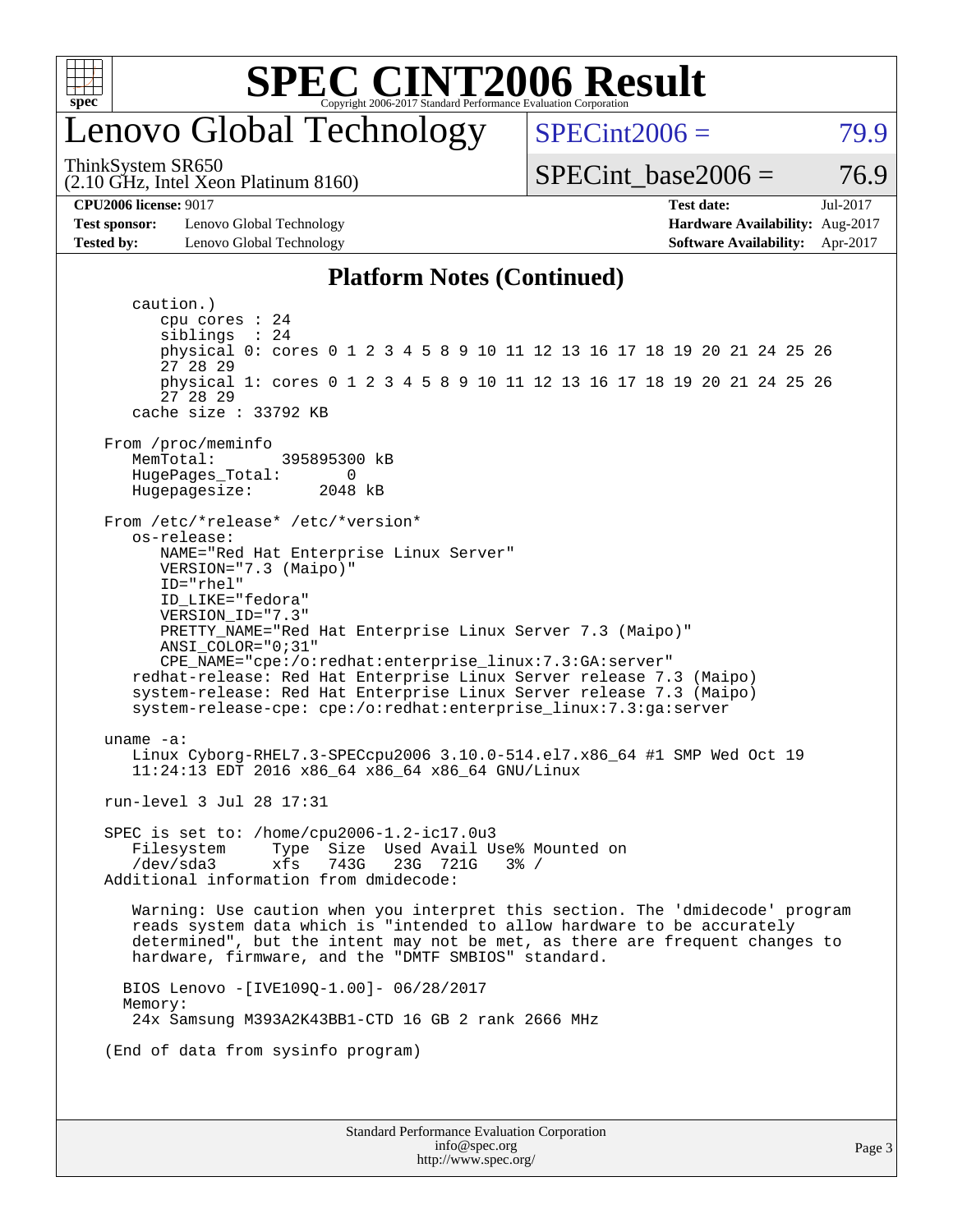

# enovo Global Technology

 $SPECint2006 = 79.9$  $SPECint2006 = 79.9$ 

(2.10 GHz, Intel Xeon Platinum 8160) ThinkSystem SR650

SPECint base2006 =  $76.9$ 

**[Test sponsor:](http://www.spec.org/auto/cpu2006/Docs/result-fields.html#Testsponsor)** Lenovo Global Technology **[Hardware Availability:](http://www.spec.org/auto/cpu2006/Docs/result-fields.html#HardwareAvailability)** Aug-2017 **[Tested by:](http://www.spec.org/auto/cpu2006/Docs/result-fields.html#Testedby)** Lenovo Global Technology **[Software Availability:](http://www.spec.org/auto/cpu2006/Docs/result-fields.html#SoftwareAvailability)** Apr-2017

**[CPU2006 license:](http://www.spec.org/auto/cpu2006/Docs/result-fields.html#CPU2006license)** 9017 **[Test date:](http://www.spec.org/auto/cpu2006/Docs/result-fields.html#Testdate)** Jul-2017

#### **[General Notes](http://www.spec.org/auto/cpu2006/Docs/result-fields.html#GeneralNotes)**

Environment variables set by runspec before the start of the run: KMP AFFINITY = "granularity=fine, compact,  $0,3$ " LD\_LIBRARY\_PATH = "/home/cpu2006-1.2-ic17.0u3/lib/ia32:/home/cpu2006-1.2-ic17.0u3/lib/intel64:/home/cpu2006-1.2-ic17.0u3/sh10.2" OMP\_NUM\_THREADS = "48"

 Binaries compiled on a system with 1x Intel Core i7-4790 CPU + 32GB RAM memory using Redhat Enterprise Linux 7.2 Transparent Huge Pages enabled by default. Filesystem page cache cleared with: shell invocation of 'sync; echo 3 > /proc/sys/vm/drop\_caches' prior to run

### **[Base Compiler Invocation](http://www.spec.org/auto/cpu2006/Docs/result-fields.html#BaseCompilerInvocation)**

[C benchmarks](http://www.spec.org/auto/cpu2006/Docs/result-fields.html#Cbenchmarks): [icc -m64](http://www.spec.org/cpu2006/results/res2017q4/cpu2006-20170918-49781.flags.html#user_CCbase_intel_icc_64bit_bda6cc9af1fdbb0edc3795bac97ada53)

[C++ benchmarks:](http://www.spec.org/auto/cpu2006/Docs/result-fields.html#CXXbenchmarks) [icpc -m64](http://www.spec.org/cpu2006/results/res2017q4/cpu2006-20170918-49781.flags.html#user_CXXbase_intel_icpc_64bit_fc66a5337ce925472a5c54ad6a0de310)

### **[Base Portability Flags](http://www.spec.org/auto/cpu2006/Docs/result-fields.html#BasePortabilityFlags)**

 400.perlbench: [-DSPEC\\_CPU\\_LP64](http://www.spec.org/cpu2006/results/res2017q4/cpu2006-20170918-49781.flags.html#b400.perlbench_basePORTABILITY_DSPEC_CPU_LP64) [-DSPEC\\_CPU\\_LINUX\\_X64](http://www.spec.org/cpu2006/results/res2017q4/cpu2006-20170918-49781.flags.html#b400.perlbench_baseCPORTABILITY_DSPEC_CPU_LINUX_X64) 401.bzip2: [-DSPEC\\_CPU\\_LP64](http://www.spec.org/cpu2006/results/res2017q4/cpu2006-20170918-49781.flags.html#suite_basePORTABILITY401_bzip2_DSPEC_CPU_LP64) 403.gcc: [-DSPEC\\_CPU\\_LP64](http://www.spec.org/cpu2006/results/res2017q4/cpu2006-20170918-49781.flags.html#suite_basePORTABILITY403_gcc_DSPEC_CPU_LP64) 429.mcf: [-DSPEC\\_CPU\\_LP64](http://www.spec.org/cpu2006/results/res2017q4/cpu2006-20170918-49781.flags.html#suite_basePORTABILITY429_mcf_DSPEC_CPU_LP64) 445.gobmk: [-DSPEC\\_CPU\\_LP64](http://www.spec.org/cpu2006/results/res2017q4/cpu2006-20170918-49781.flags.html#suite_basePORTABILITY445_gobmk_DSPEC_CPU_LP64) 456.hmmer: [-DSPEC\\_CPU\\_LP64](http://www.spec.org/cpu2006/results/res2017q4/cpu2006-20170918-49781.flags.html#suite_basePORTABILITY456_hmmer_DSPEC_CPU_LP64) 458.sjeng: [-DSPEC\\_CPU\\_LP64](http://www.spec.org/cpu2006/results/res2017q4/cpu2006-20170918-49781.flags.html#suite_basePORTABILITY458_sjeng_DSPEC_CPU_LP64) 462.libquantum: [-DSPEC\\_CPU\\_LP64](http://www.spec.org/cpu2006/results/res2017q4/cpu2006-20170918-49781.flags.html#suite_basePORTABILITY462_libquantum_DSPEC_CPU_LP64) [-DSPEC\\_CPU\\_LINUX](http://www.spec.org/cpu2006/results/res2017q4/cpu2006-20170918-49781.flags.html#b462.libquantum_baseCPORTABILITY_DSPEC_CPU_LINUX) 464.h264ref: [-DSPEC\\_CPU\\_LP64](http://www.spec.org/cpu2006/results/res2017q4/cpu2006-20170918-49781.flags.html#suite_basePORTABILITY464_h264ref_DSPEC_CPU_LP64) 471.omnetpp: [-DSPEC\\_CPU\\_LP64](http://www.spec.org/cpu2006/results/res2017q4/cpu2006-20170918-49781.flags.html#suite_basePORTABILITY471_omnetpp_DSPEC_CPU_LP64) 473.astar: [-DSPEC\\_CPU\\_LP64](http://www.spec.org/cpu2006/results/res2017q4/cpu2006-20170918-49781.flags.html#suite_basePORTABILITY473_astar_DSPEC_CPU_LP64) 483.xalancbmk: [-DSPEC\\_CPU\\_LP64](http://www.spec.org/cpu2006/results/res2017q4/cpu2006-20170918-49781.flags.html#suite_basePORTABILITY483_xalancbmk_DSPEC_CPU_LP64) [-DSPEC\\_CPU\\_LINUX](http://www.spec.org/cpu2006/results/res2017q4/cpu2006-20170918-49781.flags.html#b483.xalancbmk_baseCXXPORTABILITY_DSPEC_CPU_LINUX)

### **[Base Optimization Flags](http://www.spec.org/auto/cpu2006/Docs/result-fields.html#BaseOptimizationFlags)**

[C benchmarks](http://www.spec.org/auto/cpu2006/Docs/result-fields.html#Cbenchmarks):

[-xCORE-AVX2](http://www.spec.org/cpu2006/results/res2017q4/cpu2006-20170918-49781.flags.html#user_CCbase_f-xCORE-AVX2) [-ipo](http://www.spec.org/cpu2006/results/res2017q4/cpu2006-20170918-49781.flags.html#user_CCbase_f-ipo) [-O3](http://www.spec.org/cpu2006/results/res2017q4/cpu2006-20170918-49781.flags.html#user_CCbase_f-O3) [-no-prec-div](http://www.spec.org/cpu2006/results/res2017q4/cpu2006-20170918-49781.flags.html#user_CCbase_f-no-prec-div) [-parallel](http://www.spec.org/cpu2006/results/res2017q4/cpu2006-20170918-49781.flags.html#user_CCbase_f-parallel) [-qopt-prefetch](http://www.spec.org/cpu2006/results/res2017q4/cpu2006-20170918-49781.flags.html#user_CCbase_f-qopt-prefetch) [-auto-p32](http://www.spec.org/cpu2006/results/res2017q4/cpu2006-20170918-49781.flags.html#user_CCbase_f-auto-p32)

[C++ benchmarks:](http://www.spec.org/auto/cpu2006/Docs/result-fields.html#CXXbenchmarks)

[-xCORE-AVX2](http://www.spec.org/cpu2006/results/res2017q4/cpu2006-20170918-49781.flags.html#user_CXXbase_f-xCORE-AVX2) [-ipo](http://www.spec.org/cpu2006/results/res2017q4/cpu2006-20170918-49781.flags.html#user_CXXbase_f-ipo) [-O3](http://www.spec.org/cpu2006/results/res2017q4/cpu2006-20170918-49781.flags.html#user_CXXbase_f-O3) [-no-prec-div](http://www.spec.org/cpu2006/results/res2017q4/cpu2006-20170918-49781.flags.html#user_CXXbase_f-no-prec-div) [-qopt-prefetch](http://www.spec.org/cpu2006/results/res2017q4/cpu2006-20170918-49781.flags.html#user_CXXbase_f-qopt-prefetch) [-auto-p32](http://www.spec.org/cpu2006/results/res2017q4/cpu2006-20170918-49781.flags.html#user_CXXbase_f-auto-p32) [-Wl,-z,muldefs](http://www.spec.org/cpu2006/results/res2017q4/cpu2006-20170918-49781.flags.html#user_CXXbase_link_force_multiple1_74079c344b956b9658436fd1b6dd3a8a) [-L/sh10.2 -lsmartheap64](http://www.spec.org/cpu2006/results/res2017q4/cpu2006-20170918-49781.flags.html#user_CXXbase_SmartHeap64_63911d860fc08c15fa1d5bf319b9d8d5)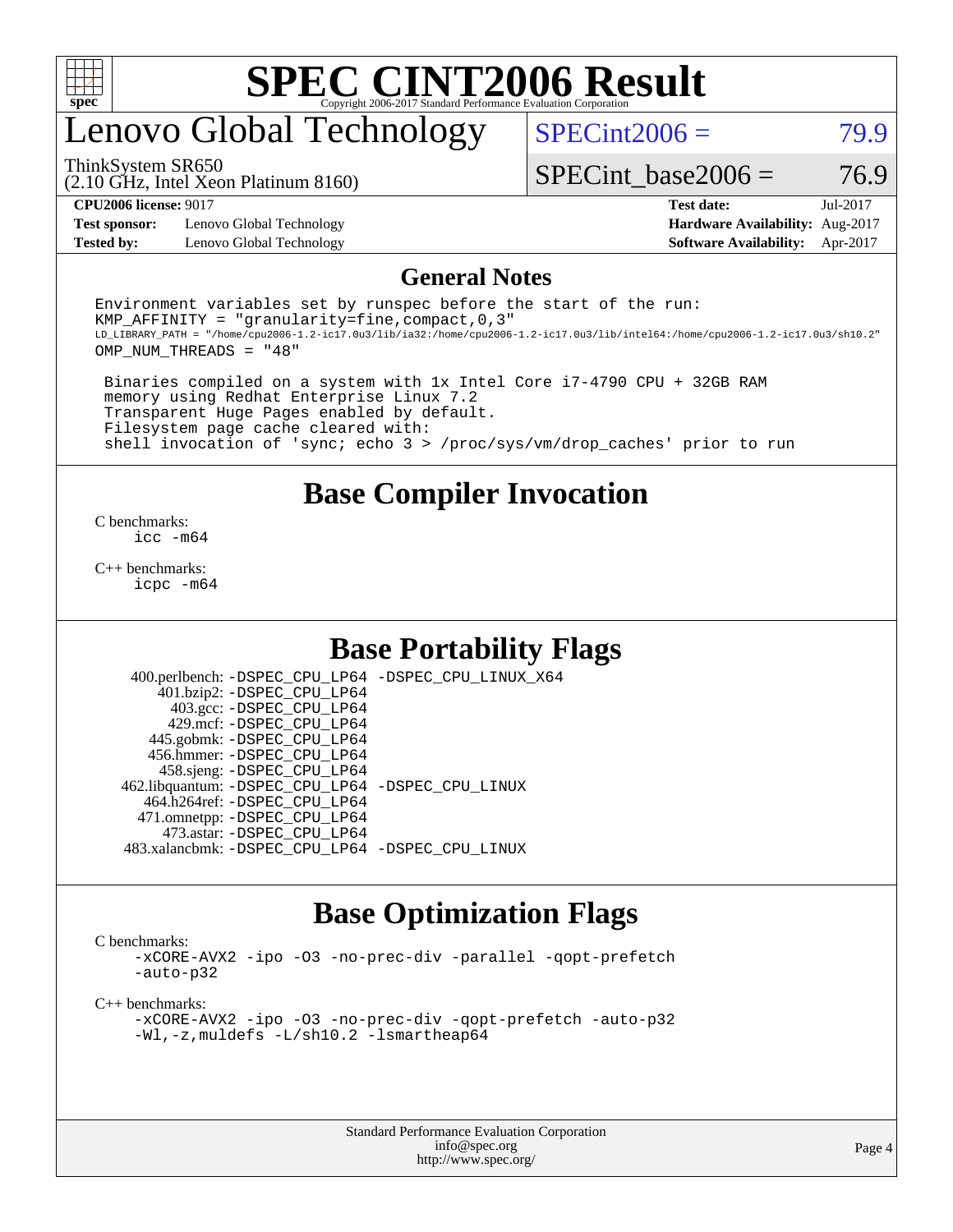

# enovo Global Technology

ThinkSystem SR650

 $SPECint2006 = 79.9$  $SPECint2006 = 79.9$ 

(2.10 GHz, Intel Xeon Platinum 8160)

**[Test sponsor:](http://www.spec.org/auto/cpu2006/Docs/result-fields.html#Testsponsor)** Lenovo Global Technology **[Hardware Availability:](http://www.spec.org/auto/cpu2006/Docs/result-fields.html#HardwareAvailability)** Aug-2017

SPECint base2006 =  $76.9$ **[CPU2006 license:](http://www.spec.org/auto/cpu2006/Docs/result-fields.html#CPU2006license)** 9017 **[Test date:](http://www.spec.org/auto/cpu2006/Docs/result-fields.html#Testdate)** Jul-2017

**[Tested by:](http://www.spec.org/auto/cpu2006/Docs/result-fields.html#Testedby)** Lenovo Global Technology **[Software Availability:](http://www.spec.org/auto/cpu2006/Docs/result-fields.html#SoftwareAvailability)** Apr-2017

### **[Base Other Flags](http://www.spec.org/auto/cpu2006/Docs/result-fields.html#BaseOtherFlags)**

[C benchmarks](http://www.spec.org/auto/cpu2006/Docs/result-fields.html#Cbenchmarks):

403.gcc: [-Dalloca=\\_alloca](http://www.spec.org/cpu2006/results/res2017q4/cpu2006-20170918-49781.flags.html#b403.gcc_baseEXTRA_CFLAGS_Dalloca_be3056838c12de2578596ca5467af7f3)

## **[Peak Compiler Invocation](http://www.spec.org/auto/cpu2006/Docs/result-fields.html#PeakCompilerInvocation)**

[C benchmarks \(except as noted below\)](http://www.spec.org/auto/cpu2006/Docs/result-fields.html#Cbenchmarksexceptasnotedbelow):

[icc -m64](http://www.spec.org/cpu2006/results/res2017q4/cpu2006-20170918-49781.flags.html#user_CCpeak_intel_icc_64bit_bda6cc9af1fdbb0edc3795bac97ada53)

400.perlbench: [icc -m32 -L/opt/intel/compilers\\_and\\_libraries\\_2017/linux/lib/ia32](http://www.spec.org/cpu2006/results/res2017q4/cpu2006-20170918-49781.flags.html#user_peakCCLD400_perlbench_intel_icc_c29f3ff5a7ed067b11e4ec10a03f03ae)

445.gobmk: [icc -m32 -L/opt/intel/compilers\\_and\\_libraries\\_2017/linux/lib/ia32](http://www.spec.org/cpu2006/results/res2017q4/cpu2006-20170918-49781.flags.html#user_peakCCLD445_gobmk_intel_icc_c29f3ff5a7ed067b11e4ec10a03f03ae)

[C++ benchmarks \(except as noted below\):](http://www.spec.org/auto/cpu2006/Docs/result-fields.html#CXXbenchmarksexceptasnotedbelow)

[icc -m32 -L/opt/intel/compilers\\_and\\_libraries\\_2017/linux/lib/ia32](http://www.spec.org/cpu2006/results/res2017q4/cpu2006-20170918-49781.flags.html#user_CXXpeak_intel_icc_c29f3ff5a7ed067b11e4ec10a03f03ae)

473.astar: [icpc -m64](http://www.spec.org/cpu2006/results/res2017q4/cpu2006-20170918-49781.flags.html#user_peakCXXLD473_astar_intel_icpc_64bit_fc66a5337ce925472a5c54ad6a0de310)

### **[Peak Portability Flags](http://www.spec.org/auto/cpu2006/Docs/result-fields.html#PeakPortabilityFlags)**

 400.perlbench: [-D\\_FILE\\_OFFSET\\_BITS=64](http://www.spec.org/cpu2006/results/res2017q4/cpu2006-20170918-49781.flags.html#user_peakPORTABILITY400_perlbench_file_offset_bits_64_438cf9856305ebd76870a2c6dc2689ab) [-DSPEC\\_CPU\\_LINUX\\_IA32](http://www.spec.org/cpu2006/results/res2017q4/cpu2006-20170918-49781.flags.html#b400.perlbench_peakCPORTABILITY_DSPEC_CPU_LINUX_IA32) 401.bzip2: [-DSPEC\\_CPU\\_LP64](http://www.spec.org/cpu2006/results/res2017q4/cpu2006-20170918-49781.flags.html#suite_peakPORTABILITY401_bzip2_DSPEC_CPU_LP64) 403.gcc: [-DSPEC\\_CPU\\_LP64](http://www.spec.org/cpu2006/results/res2017q4/cpu2006-20170918-49781.flags.html#suite_peakPORTABILITY403_gcc_DSPEC_CPU_LP64) 429.mcf: [-DSPEC\\_CPU\\_LP64](http://www.spec.org/cpu2006/results/res2017q4/cpu2006-20170918-49781.flags.html#suite_peakPORTABILITY429_mcf_DSPEC_CPU_LP64) 445.gobmk: [-D\\_FILE\\_OFFSET\\_BITS=64](http://www.spec.org/cpu2006/results/res2017q4/cpu2006-20170918-49781.flags.html#user_peakPORTABILITY445_gobmk_file_offset_bits_64_438cf9856305ebd76870a2c6dc2689ab) 456.hmmer: [-DSPEC\\_CPU\\_LP64](http://www.spec.org/cpu2006/results/res2017q4/cpu2006-20170918-49781.flags.html#suite_peakPORTABILITY456_hmmer_DSPEC_CPU_LP64) 458.sjeng: [-DSPEC\\_CPU\\_LP64](http://www.spec.org/cpu2006/results/res2017q4/cpu2006-20170918-49781.flags.html#suite_peakPORTABILITY458_sjeng_DSPEC_CPU_LP64) 462.libquantum: [-DSPEC\\_CPU\\_LP64](http://www.spec.org/cpu2006/results/res2017q4/cpu2006-20170918-49781.flags.html#suite_peakPORTABILITY462_libquantum_DSPEC_CPU_LP64) [-DSPEC\\_CPU\\_LINUX](http://www.spec.org/cpu2006/results/res2017q4/cpu2006-20170918-49781.flags.html#b462.libquantum_peakCPORTABILITY_DSPEC_CPU_LINUX) 464.h264ref: [-DSPEC\\_CPU\\_LP64](http://www.spec.org/cpu2006/results/res2017q4/cpu2006-20170918-49781.flags.html#suite_peakPORTABILITY464_h264ref_DSPEC_CPU_LP64) 471.omnetpp: [-D\\_FILE\\_OFFSET\\_BITS=64](http://www.spec.org/cpu2006/results/res2017q4/cpu2006-20170918-49781.flags.html#user_peakPORTABILITY471_omnetpp_file_offset_bits_64_438cf9856305ebd76870a2c6dc2689ab) 473.astar: [-DSPEC\\_CPU\\_LP64](http://www.spec.org/cpu2006/results/res2017q4/cpu2006-20170918-49781.flags.html#suite_peakPORTABILITY473_astar_DSPEC_CPU_LP64) 483.xalancbmk: [-D\\_FILE\\_OFFSET\\_BITS=64](http://www.spec.org/cpu2006/results/res2017q4/cpu2006-20170918-49781.flags.html#user_peakPORTABILITY483_xalancbmk_file_offset_bits_64_438cf9856305ebd76870a2c6dc2689ab) [-DSPEC\\_CPU\\_LINUX](http://www.spec.org/cpu2006/results/res2017q4/cpu2006-20170918-49781.flags.html#b483.xalancbmk_peakCXXPORTABILITY_DSPEC_CPU_LINUX)

### **[Peak Optimization Flags](http://www.spec.org/auto/cpu2006/Docs/result-fields.html#PeakOptimizationFlags)**

[C benchmarks](http://www.spec.org/auto/cpu2006/Docs/result-fields.html#Cbenchmarks):

 400.perlbench: [-prof-gen](http://www.spec.org/cpu2006/results/res2017q4/cpu2006-20170918-49781.flags.html#user_peakPASS1_CFLAGSPASS1_LDCFLAGS400_perlbench_prof_gen_e43856698f6ca7b7e442dfd80e94a8fc)(pass 1) [-prof-use](http://www.spec.org/cpu2006/results/res2017q4/cpu2006-20170918-49781.flags.html#user_peakPASS2_CFLAGSPASS2_LDCFLAGS400_perlbench_prof_use_bccf7792157ff70d64e32fe3e1250b55)(pass 2) [-xCORE-AVX2](http://www.spec.org/cpu2006/results/res2017q4/cpu2006-20170918-49781.flags.html#user_peakPASS2_CFLAGSPASS2_LDCFLAGS400_perlbench_f-xCORE-AVX2)(pass 2) [-par-num-threads=1](http://www.spec.org/cpu2006/results/res2017q4/cpu2006-20170918-49781.flags.html#user_peakPASS1_CFLAGSPASS1_LDCFLAGS400_perlbench_par_num_threads_786a6ff141b4e9e90432e998842df6c2)(pass 1) [-ipo](http://www.spec.org/cpu2006/results/res2017q4/cpu2006-20170918-49781.flags.html#user_peakPASS2_CFLAGSPASS2_LDCFLAGS400_perlbench_f-ipo)(pass 2) [-O3](http://www.spec.org/cpu2006/results/res2017q4/cpu2006-20170918-49781.flags.html#user_peakPASS2_CFLAGSPASS2_LDCFLAGS400_perlbench_f-O3)(pass 2) [-no-prec-div](http://www.spec.org/cpu2006/results/res2017q4/cpu2006-20170918-49781.flags.html#user_peakPASS2_CFLAGSPASS2_LDCFLAGS400_perlbench_f-no-prec-div)(pass 2) [-qopt-prefetch](http://www.spec.org/cpu2006/results/res2017q4/cpu2006-20170918-49781.flags.html#user_peakCOPTIMIZE400_perlbench_f-qopt-prefetch)

 401.bzip2: [-prof-gen](http://www.spec.org/cpu2006/results/res2017q4/cpu2006-20170918-49781.flags.html#user_peakPASS1_CFLAGSPASS1_LDCFLAGS401_bzip2_prof_gen_e43856698f6ca7b7e442dfd80e94a8fc)(pass 1) [-prof-use](http://www.spec.org/cpu2006/results/res2017q4/cpu2006-20170918-49781.flags.html#user_peakPASS2_CFLAGSPASS2_LDCFLAGS401_bzip2_prof_use_bccf7792157ff70d64e32fe3e1250b55)(pass 2) [-xCORE-AVX2](http://www.spec.org/cpu2006/results/res2017q4/cpu2006-20170918-49781.flags.html#user_peakPASS2_CFLAGSPASS2_LDCFLAGS401_bzip2_f-xCORE-AVX2)(pass 2)  $-par-num-threads=1(pass 1) -ipo(pass 2) -O3(pass 2)$  $-par-num-threads=1(pass 1) -ipo(pass 2) -O3(pass 2)$  $-par-num-threads=1(pass 1) -ipo(pass 2) -O3(pass 2)$  $-par-num-threads=1(pass 1) -ipo(pass 2) -O3(pass 2)$  $-par-num-threads=1(pass 1) -ipo(pass 2) -O3(pass 2)$  $-par-num-threads=1(pass 1) -ipo(pass 2) -O3(pass 2)$ [-no-prec-div](http://www.spec.org/cpu2006/results/res2017q4/cpu2006-20170918-49781.flags.html#user_peakCOPTIMIZEPASS2_CFLAGSPASS2_LDCFLAGS401_bzip2_f-no-prec-div) [-auto-ilp32](http://www.spec.org/cpu2006/results/res2017q4/cpu2006-20170918-49781.flags.html#user_peakCOPTIMIZE401_bzip2_f-auto-ilp32) [-qopt-prefetch](http://www.spec.org/cpu2006/results/res2017q4/cpu2006-20170918-49781.flags.html#user_peakCOPTIMIZE401_bzip2_f-qopt-prefetch)

Continued on next page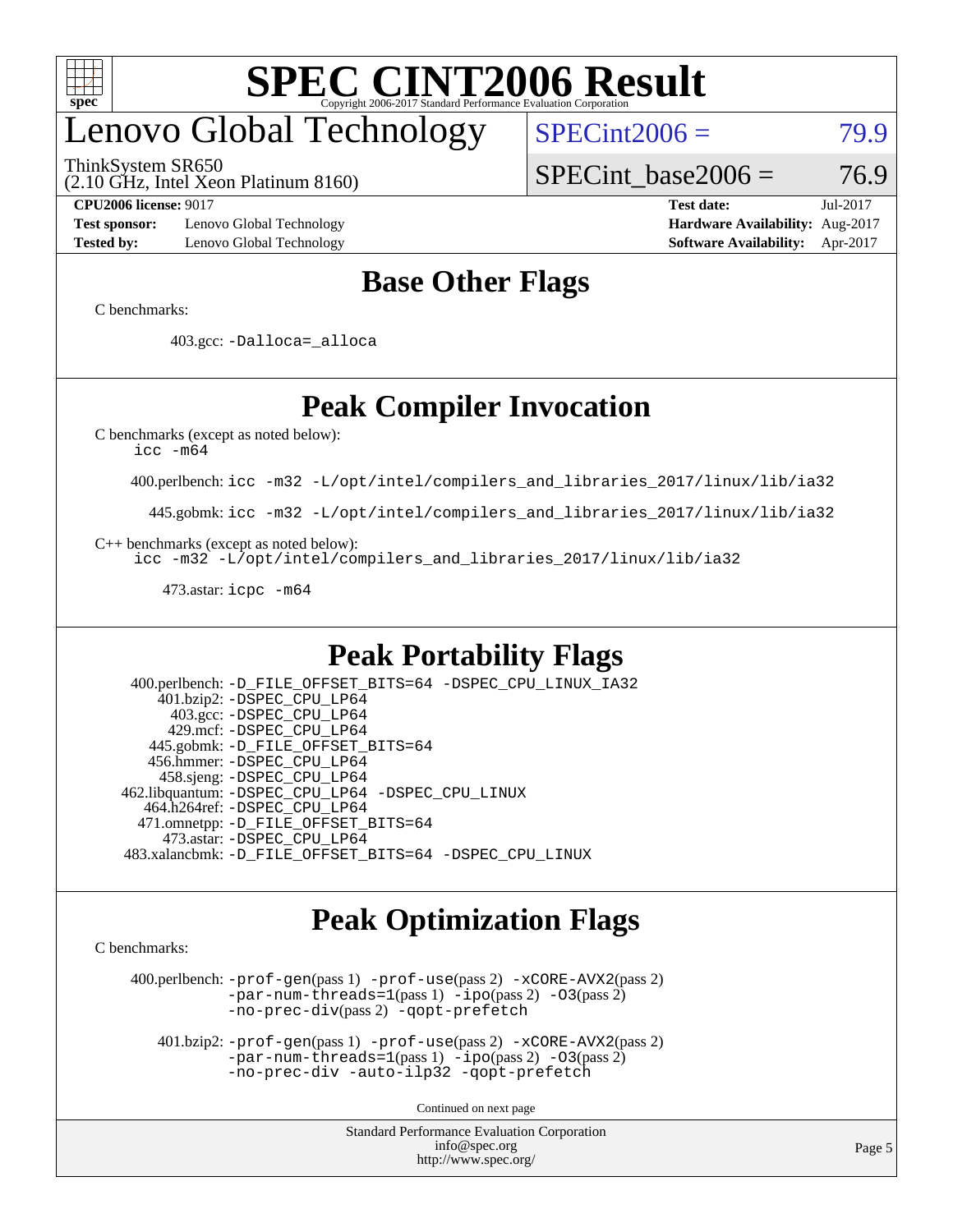

# enovo Global Technology

ThinkSystem SR650

 $SPECint2006 = 79.9$  $SPECint2006 = 79.9$ 

(2.10 GHz, Intel Xeon Platinum 8160)

 $SPECTnt$  base2006 = 76.9

**[Test sponsor:](http://www.spec.org/auto/cpu2006/Docs/result-fields.html#Testsponsor)** Lenovo Global Technology **[Hardware Availability:](http://www.spec.org/auto/cpu2006/Docs/result-fields.html#HardwareAvailability)** Aug-2017 **[Tested by:](http://www.spec.org/auto/cpu2006/Docs/result-fields.html#Testedby)** Lenovo Global Technology **[Software Availability:](http://www.spec.org/auto/cpu2006/Docs/result-fields.html#SoftwareAvailability)** Apr-2017

**[CPU2006 license:](http://www.spec.org/auto/cpu2006/Docs/result-fields.html#CPU2006license)** 9017 **[Test date:](http://www.spec.org/auto/cpu2006/Docs/result-fields.html#Testdate)** Jul-2017

## **[Peak Optimization Flags \(Continued\)](http://www.spec.org/auto/cpu2006/Docs/result-fields.html#PeakOptimizationFlags)**

|                      | 403.gcc: -xCORE-AVX2 -ipo -03 -no-prec-div -inline-calloc<br>-gopt-malloc-options=3 -auto-ilp32                                                                                                                               |
|----------------------|-------------------------------------------------------------------------------------------------------------------------------------------------------------------------------------------------------------------------------|
|                      | 429.mcf: -xCORE-AVX2 -ipo -03 -no-prec-div -parallel<br>-gopt-prefetch -auto-p32                                                                                                                                              |
|                      | $445$ .gobmk: -prof-qen(pass 1) -prof-use(pass 2) -xCORE-AVX2(pass 2)<br>$-par-num-threads=1(pass 1) -ipo(pass 2) -03(pass 2)$<br>$-no-prec-div(pass 2)$                                                                      |
|                      | $456.$ hmmer: basepeak = yes                                                                                                                                                                                                  |
|                      | $458 \text{.}$ sjeng: $-\text{prof-gen(pass 1)} - \text{prof-use(pass 2)} - \text{xCORE-AVX2(pass 2)}$<br>$-par-num-threads=1(pass 1) -ipo(pass 2) -03(pass 2)$<br>-no-prec-div(pass 2) -unroll4                              |
|                      | $462$ .libquantum: basepeak = yes                                                                                                                                                                                             |
|                      | $464.h264$ ref: basepeak = yes                                                                                                                                                                                                |
| $C_{++}$ benchmarks: |                                                                                                                                                                                                                               |
|                      | 471.omnetpp: -prof-gen(pass 1) -prof-use(pass 2) -xCORE-AVX2(pass 2)<br>$-par-num-threads=1(pass 1) -ipo(pass 2) -03(pass 2)$<br>-no-prec-div(pass 2) -qopt-ra-region-strategy=block<br>-Wl,-z, muldefs -L/sh10.2 -lsmartheap |
|                      | 473.astar: -xCORE-AVX2 -ipo -03 -no-prec-div -qopt-prefetch<br>$-$ auto-p32 -Wl,-z, muldefs -L/sh10.2 -lsmartheap64                                                                                                           |
|                      | 483.xalancbmk: -xCORE-AVX2 -ipo -03 -no-prec-div -qopt-prefetch<br>$-Wl$ , $-z$ , muldefs $-L/\nabla L$ , 2 $-l$ smartheap                                                                                                    |

## **[Peak Other Flags](http://www.spec.org/auto/cpu2006/Docs/result-fields.html#PeakOtherFlags)**

[C benchmarks](http://www.spec.org/auto/cpu2006/Docs/result-fields.html#Cbenchmarks):

403.gcc: [-Dalloca=\\_alloca](http://www.spec.org/cpu2006/results/res2017q4/cpu2006-20170918-49781.flags.html#b403.gcc_peakEXTRA_CFLAGS_Dalloca_be3056838c12de2578596ca5467af7f3)

The flags files that were used to format this result can be browsed at <http://www.spec.org/cpu2006/flags/Intel-ic17.0-official-linux64-revF.html> <http://www.spec.org/cpu2006/flags/Lenovo-Platform-Flags-V1.2-SKL-C.20171004.html>

You can also download the XML flags sources by saving the following links:

<http://www.spec.org/cpu2006/flags/Intel-ic17.0-official-linux64-revF.xml> <http://www.spec.org/cpu2006/flags/Lenovo-Platform-Flags-V1.2-SKL-C.20171004.xml>